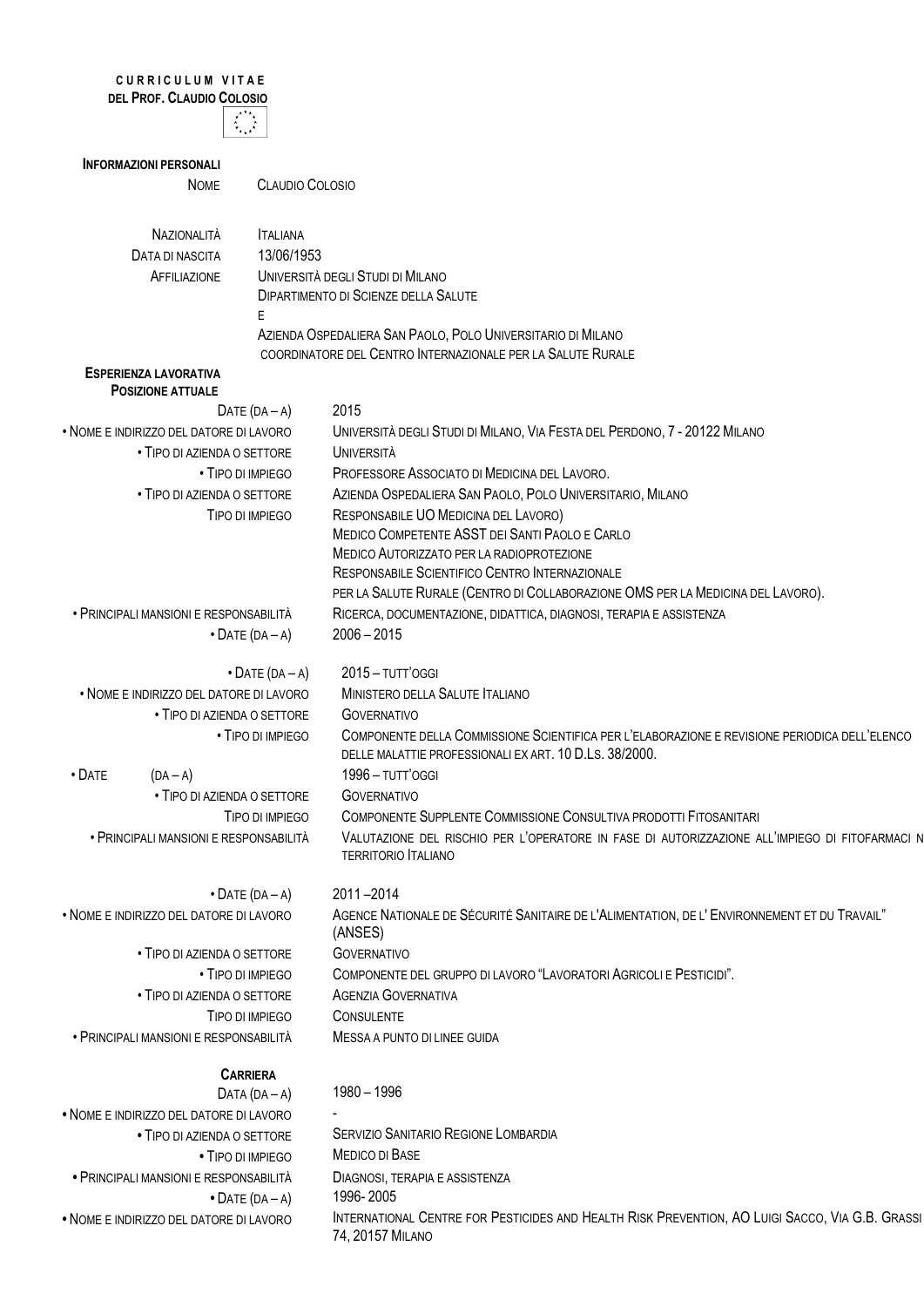| • TIPO DI AZIENDA O SETTORE                                                    | <b>SERVIZIO SANITARIO REGIONE LOMBARDIA</b>                                                                                                                                                                                                                                                                                                                                                                                                                                                                        |
|--------------------------------------------------------------------------------|--------------------------------------------------------------------------------------------------------------------------------------------------------------------------------------------------------------------------------------------------------------------------------------------------------------------------------------------------------------------------------------------------------------------------------------------------------------------------------------------------------------------|
| • TIPO DI IMPIEGO                                                              | <b>VICE DIRETTORE DEL CENTRO</b>                                                                                                                                                                                                                                                                                                                                                                                                                                                                                   |
| • PRINCIPALI MANSIONI E RESPONSABILITÀ                                         | RICERCA, DOCUMENTAZIONE, DIDATTICA, DIAGNOSI, TERAPIA E ASSISTENZA                                                                                                                                                                                                                                                                                                                                                                                                                                                 |
| <b>FORMAZIONE</b>                                                              |                                                                                                                                                                                                                                                                                                                                                                                                                                                                                                                    |
| $\bullet$ DATE (DA - A)                                                        | 1974-1980                                                                                                                                                                                                                                                                                                                                                                                                                                                                                                          |
| • NOME E TIPO DI ISTITUTO DI<br><b>ISTRUZIONE O FORMAZIONE</b>                 | <b>UNIVERSITÀ</b>                                                                                                                                                                                                                                                                                                                                                                                                                                                                                                  |
| • PRINCIPALI MATERIE / ABILITÀ                                                 | <b>SCIENZE MEDICHE</b>                                                                                                                                                                                                                                                                                                                                                                                                                                                                                             |
| PROFESSIONALI OGGETTO DELLO<br><b>STUDIO</b>                                   |                                                                                                                                                                                                                                                                                                                                                                                                                                                                                                                    |
| • QUALIFICA CONSEGUITA                                                         | LAUREA IN MEDICINA E CHIRURGIA                                                                                                                                                                                                                                                                                                                                                                                                                                                                                     |
| • LIVELLO NELLA CLASSIFICAZIONE<br>NAZIONALE (SE PERTINENTE)                   |                                                                                                                                                                                                                                                                                                                                                                                                                                                                                                                    |
| $\bullet$ DATE (DA - A)                                                        | 1980 - 1984                                                                                                                                                                                                                                                                                                                                                                                                                                                                                                        |
| • NOME E TIPO DI ISTITUTO DI<br><b>ISTRUZIONE O FORMAZIONE</b>                 | <b>UNIVERSITÀ</b>                                                                                                                                                                                                                                                                                                                                                                                                                                                                                                  |
| • PRINCIPALI MATERIE / ABILITÀ<br>PROFESSIONALI OGGETTO DELLO<br><b>STUDIO</b> | <b>SCIENZE MEDICHE</b>                                                                                                                                                                                                                                                                                                                                                                                                                                                                                             |
| · QUALIFICA CONSEGUITA                                                         | SPECIALISTA IN MEDICINA DEL LAVORO                                                                                                                                                                                                                                                                                                                                                                                                                                                                                 |
| • LIVELLO NELLA CLASSIFICAZIONE<br>NAZIONALE (SE PERTINENTE)                   |                                                                                                                                                                                                                                                                                                                                                                                                                                                                                                                    |
| $\bullet$ DATE (DA - A)                                                        | 1990 - 1993                                                                                                                                                                                                                                                                                                                                                                                                                                                                                                        |
| • NOME E TIPO DI ISTITUTO DI<br><b>ISTRUZIONE O FORMAZIONE</b>                 | <b>UNIVERSITÀ</b>                                                                                                                                                                                                                                                                                                                                                                                                                                                                                                  |
| • PRINCIPALI MATERIE / ABILITÀ<br>PROFESSIONALI OGGETTO DELLO<br><b>STUDIO</b> | <b>SCIENZE MEDICHE</b>                                                                                                                                                                                                                                                                                                                                                                                                                                                                                             |
| • QUALIFICA CONSEGUITA                                                         | DOTTORATO DI RICERCA IN MEDICINA DEL LAVORO E IGIENE INDUSTRIALE                                                                                                                                                                                                                                                                                                                                                                                                                                                   |
| <b>CAPACITÀ E COMPETENZE PERSONALI</b>                                         |                                                                                                                                                                                                                                                                                                                                                                                                                                                                                                                    |
| PRIMA LINGUA<br><b>ALTRE LINGUE</b>                                            | <b>ITALIANO</b>                                                                                                                                                                                                                                                                                                                                                                                                                                                                                                    |
|                                                                                | <b>INGLESE</b>                                                                                                                                                                                                                                                                                                                                                                                                                                                                                                     |
| • CAPACITÀ DI LETTURA                                                          | <b>BUONA</b>                                                                                                                                                                                                                                                                                                                                                                                                                                                                                                       |
| • CAPACITÀ DI SCRITTURA                                                        | <b>BUONA</b>                                                                                                                                                                                                                                                                                                                                                                                                                                                                                                       |
| • CAPACITÀ DI ESPRESSIONE ORALE                                                | <b>BUONA</b>                                                                                                                                                                                                                                                                                                                                                                                                                                                                                                       |
|                                                                                | FRANCESE                                                                                                                                                                                                                                                                                                                                                                                                                                                                                                           |
| • CAPACITÀ DI LETTURA                                                          | <b>BUONA</b>                                                                                                                                                                                                                                                                                                                                                                                                                                                                                                       |
| • CAPACITÀ DI SCRITTURA                                                        | <b>LIMITATA</b>                                                                                                                                                                                                                                                                                                                                                                                                                                                                                                    |
| • CAPACITÀ DI ESPRESSIONE ORALE<br>CAPACITÀ E COMPETENZE RELAZIONALI           | <b>I IMITATA</b><br>ORGANIZZAZIONE DI CONGRESSI E WORKSHOPS NAZIONALI E INTERNAZIONALI                                                                                                                                                                                                                                                                                                                                                                                                                             |
|                                                                                | PARTECIPAZIONE A INIZIATIVE EDITORIALI:                                                                                                                                                                                                                                                                                                                                                                                                                                                                            |
|                                                                                | GIORNALE: RURAL AND REMOTE HEALTH. THE INTERNATIONAL ELECTRONIC JOURNAL OF RURAL AND<br>REMOTE HEALTH RESEARCH, EDUCATION, PRACTICE AND POLICY. COMPONENTE DELL'EDITORIAL<br>PANEL.                                                                                                                                                                                                                                                                                                                                |
|                                                                                | BOLLETTINO DELLA KAZAKH MEDICAL UNIVERSITY (RIVISTA SCIENTIFICA-PRATICA DI MEDICINA):<br>COMPONENTE DELL'INTERNATIONAL EDITORIAL BOARD                                                                                                                                                                                                                                                                                                                                                                             |
|                                                                                | JOURNAL OF AGROMEDICINE : ASSOCIATE EDITOR.                                                                                                                                                                                                                                                                                                                                                                                                                                                                        |
|                                                                                | OCCUPATIONAL MEDICINE: COMPONENTE DELL'INTERNATIONAL ADVISORY BOARD                                                                                                                                                                                                                                                                                                                                                                                                                                                |
| CAPACITÀ E COMPETENZE<br>ORGANIZZATIVE                                         | CAPACITÀ ASSISTENZIALI<br>IL PROF. CLAUDIO COLOSIO HA SVOLTO DAL 1981 AL 1996 ATTIVITÀ DI MEDICO CONVENZIONATO CON IL<br>SERVIZIO SANITARIO NAZIONALE, REGIONE LOMBARDIA, PER LA MEDICINA DI BASE.<br>DAL NOVEMBRE 1996 HA PRESTATO LA PROPRIA ATTIVITÀ, IN QUALITÀ DI DIRIGENTE MEDICO, PRESSO<br>L'INTERNATIONAL CENTRE FOR PESTICIDES AND HEALTH RISK PREVENTION DELLA ASL DI LEGNANO<br>PRIMA, DI MAGENTA IN SEGUITO E INFINE, DAL 2001, DELL'AZIENDA OSPEDALIERA LUIGI SACCO-POLO<br>UNIVERSITARIO DI MILANO. |

DAL 1/9/2007 OPERA, IN QUALITÀ DI DIPENDENTE UNIVERSITARIO CONVENZIONATO, PRESSO LA AZIENDA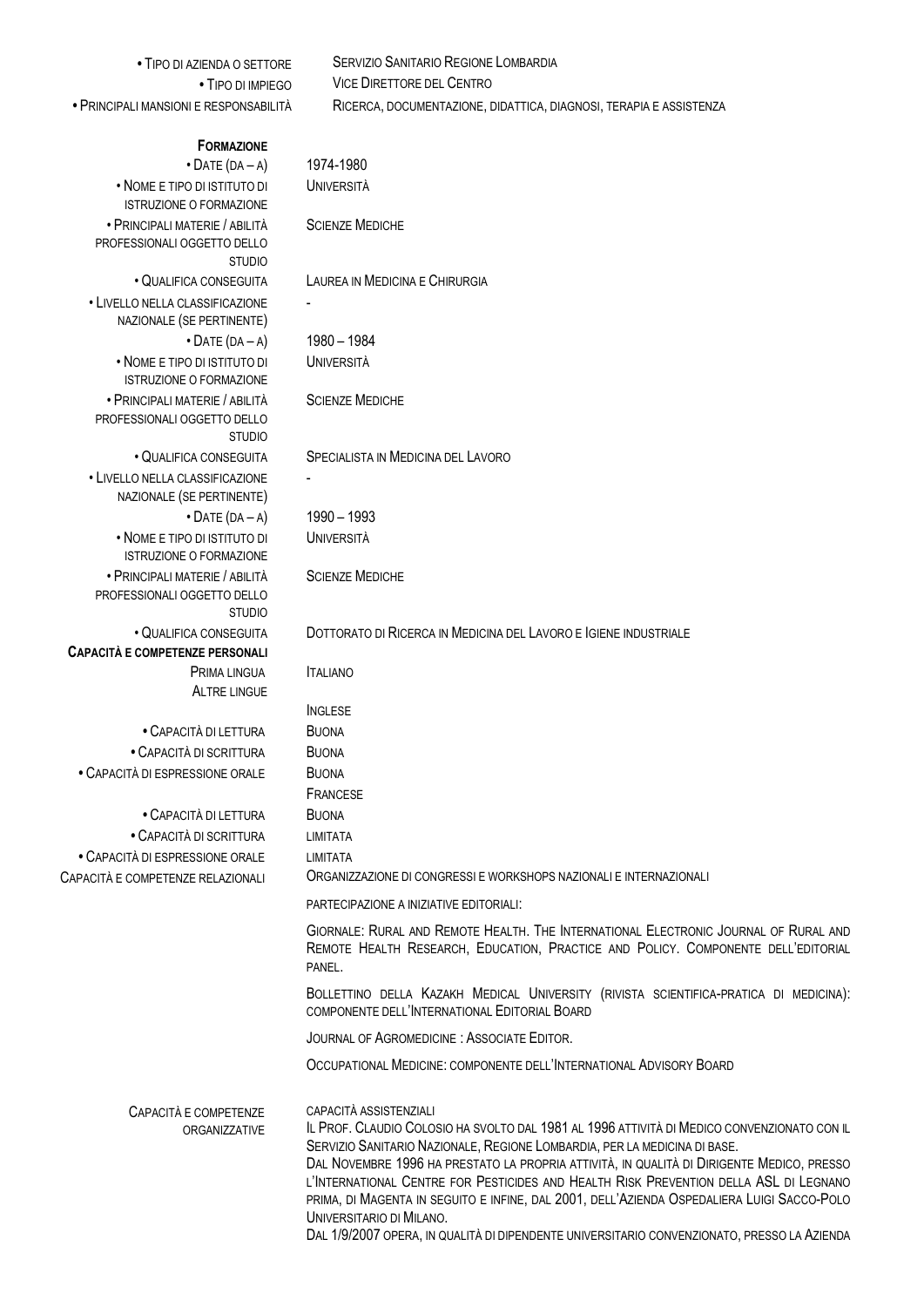OSPEDALIERA SAN PAOLO DI MILANO-POLO UNIVERSITARIO, ALL'INTERNO DELL'UNITÀ OPERATIVA COMPLESSA DI MEDICINA DEL LAVORO.

## ALTRE ATTIVITÀ

PRESIDENTE DELLO SCIENTIFIC COMMITTEE ON RURAL HEALTH DELL' INTERNATIONAL COMMISSION ON OCCUPATIONAL HEALTH (ICOH).

VICE-PRESIDENTE DELL' INTERNATIONAL ASSOCIATION ON AGRICULTURAL MEDICINE AND RURAL HEALTH (IAAMRH).

PRESIDENTE DI MELETE SRL, SOCIETÀ SPIN OFF DELL'UNIVERSITÀ DEGLI STUDI DI MILANO E DELL'INSUBRIA.

HA ORGANIZZATO IN QUALITÀ DI PRESIDENTE O DI MEMBRO DEL COMITATO ORGANIZZATIVO CONGRESSI NAZIONALI E INTERNAZIONALI.

COORDINATORE DELLE ATTIVITÀ DI SORVEGLIANZA SANITARIA DEGLI AGRICOLTORI LOMBARDI, CONDOTTE DAL CENTRO E INIZIATE NEL SETTEMBRE 2008 SULLA BASE DI UN PROGETTO ORIGINALE DEL CENTRO INTITOLATO: PORTARE LA SORVEGLIANZA SANITARIA IN AGRICOLTURA DIRETTAMENTE SUI LUOGHI DI LAVORO".

1991-1994: HA COLLABORATO, IN QUALITÀ DI ESPERTO INVITATO, ALLA STESURA DEL TESTO "INFORMATION NOTICES ON DIAGNOSIS OF OCCUPATIONAL DISEASES" PUBBLICATO A CURA DELL'UFFICIO PER LE PUBBLICAZIONI UFFICIALI DELLA COMUNITÀ ECONOMICA EUROPEA NEL LUGLIO 1994.

2001-2002: MEMBRO DELLA TASK FORCE UNECE/WHO-ECEH SU "ASPETTI SANITARI DELL'INQUINAMENTO AMBIENTALE A LUNGA DISTANZA: RISCHIO PER LA SALUTE DA CONTAMINATI AMBIENTALI PERSISTENTI".

13- 16 NOVEMBRE 2002: MEMBRO DEL COMITATO ORGANIZZATORE DELLA "FIRST INTERNATIONAL CONFERENCE ON RURAL HEALTH IN MEDITERRANEAN AND BALKAN COUNTRIES" (BARI, ITALIA).

2004-2007: COLLABORAZIONE, IN QUALITÀ DI ESPERTO INVITATO, ALLE ATTIVITÀ DELL'"EXPORT GROUP ON DIAGNOSIS OF OCCUPATIONAL DISEASES", EUROPEAN COMMISSION, EMPLOYMENT, SOCIAL AFFAIRS AND EQUAL OPPORTUNITIES DG, ALLA PREPARAZIONE DEL TESTO "INFORMATION NOTICES ON DIAGNOSIS OF OCCUPATIONAL DISEASES", PUBBLICATO A CURA DELL'UFFICIO PER LE PUBBLICAZIONI UFFICIALI DELLA COMUNITÀ ECONOMICA EUROPEA.

26 – 29 GIUGNO 2004: MEMBRO DEL COMITATO ORGANIZZATORE DELLE "SECOND INTERNATIONAL CONFERENCE ON RURAL HEALTH & FIRST INTERNATIONAL CONFERENCE ON OCCUPTIONAL HEALTH AND ENVIRONMENTAL HEALTH IN MEDITERRANEAN, SOUTH EAST AND CENTRAL EUROPEAN COUNTRIES. BELGRADO", SERBIA E MONTENEGRO.

GIUGNO 2006: MEMBRO DEL COMITATO SCIENTIFICO ITALIANO DEL CONGRESSO DELL'INTERNATIONAL COMMISSION ON OCCUPATIONAL HEALTH, MILANO. MILANO, ITALIA, 11 – 16 GIUGNO 2006.

GIUGNO 2006: PRESIDENTE DELL'INTERNATIONAL CONGRESS ON RURAL HEALTH, "BUILDING NEW TOOLS FOR HEALTH PROMOTION IN RURAL AREAS". LODI, ITALIA, 18 – 21 GIUGNO 2006.

SETTEMBRE 2007: MEMBRO DELL'INTERNATIONAL ADVISORY COMMITTEE DEL "SEVENTH INTERNATIONAL SYMPOSIUM ON BIOLOGICAL MONITORING IN OCCUPATIONAL AND ENVIRONMENTAL HEALTH (PECHINO, CHINA, 4-6 SETTEMBRE 2007).

GIUGNO 2008: MEMBRO DEL COMITATO SCIENTIFICO DEL 20TH INTERNATIONAL CONFERENCE ON EPIDEMIOLOGY IN OCCUPATIONAL HEALTH (SAN JOSÈ DI COSTA RICA, 9-11 GIUGNO 2008) E DEL 10TH INTERNATIONAL SYMPOSIUM ON NEUROBEHAVIORAL METHODS AND EFFECTS IN ENVIRONMENTAL AND OCCUPATIONAL HEALTH (SAN JOSÈ DI COSTA RICA, 11-13 GIUGNO, 2008);

CONSULENTE TEMPORANEO OMS PER IL MEETING "DDT HAZARD ASSESSMENT", 2-4 GIUGNO 2009 GINEVRA, SVIZZERA.

CONSULENTE TEMPORANEO OMS PER IL MEETING "PROJECT ON CHEMICALS OF PUBLIC HEALTH CONCERN"; GINEVRA, 3 - 4 DICEMBRE 2009.

MEMBRO DEL COMITATO SCIENTIFICO DEL 28TH INTERNATIONAL CONGRESS ON OCCUPATIONAL HEALTH. CAPE TOWN, SOUTH AFRICA, 22 – 27 MARCH 2009.

RELATORE INVITATO AL SETTIMO CONGRESSO INTERNAZIONALE SU TOSSICOLOGIA NEI PAESI IN VIA DI SVILUPPO. SUN CITY (SOUTH AFRICA), 5-9 SETTEMBE 2009.

MEMBRO DEL COMITATO SCIENTIFICO E PRESIDENTE ONORARIO DEL 17TH INTERNATIONAL CONGRESS ON RURAL HEALTH, CARTAGENA DE INDIAS, COLOMBIA, 13 – 16 OTTOBRE 2009.

CONSULENTE DELL'UFFICIO INTERNAZIONALE DEL LAVORO (ILO) PER IL MEETING TRIPARTITO PER L'APPROVAZIONE DELLA NUOVA LISTA ILO DELLE MALATTIE PROFESSIONALI (ILO, GINEVRA, 27-30